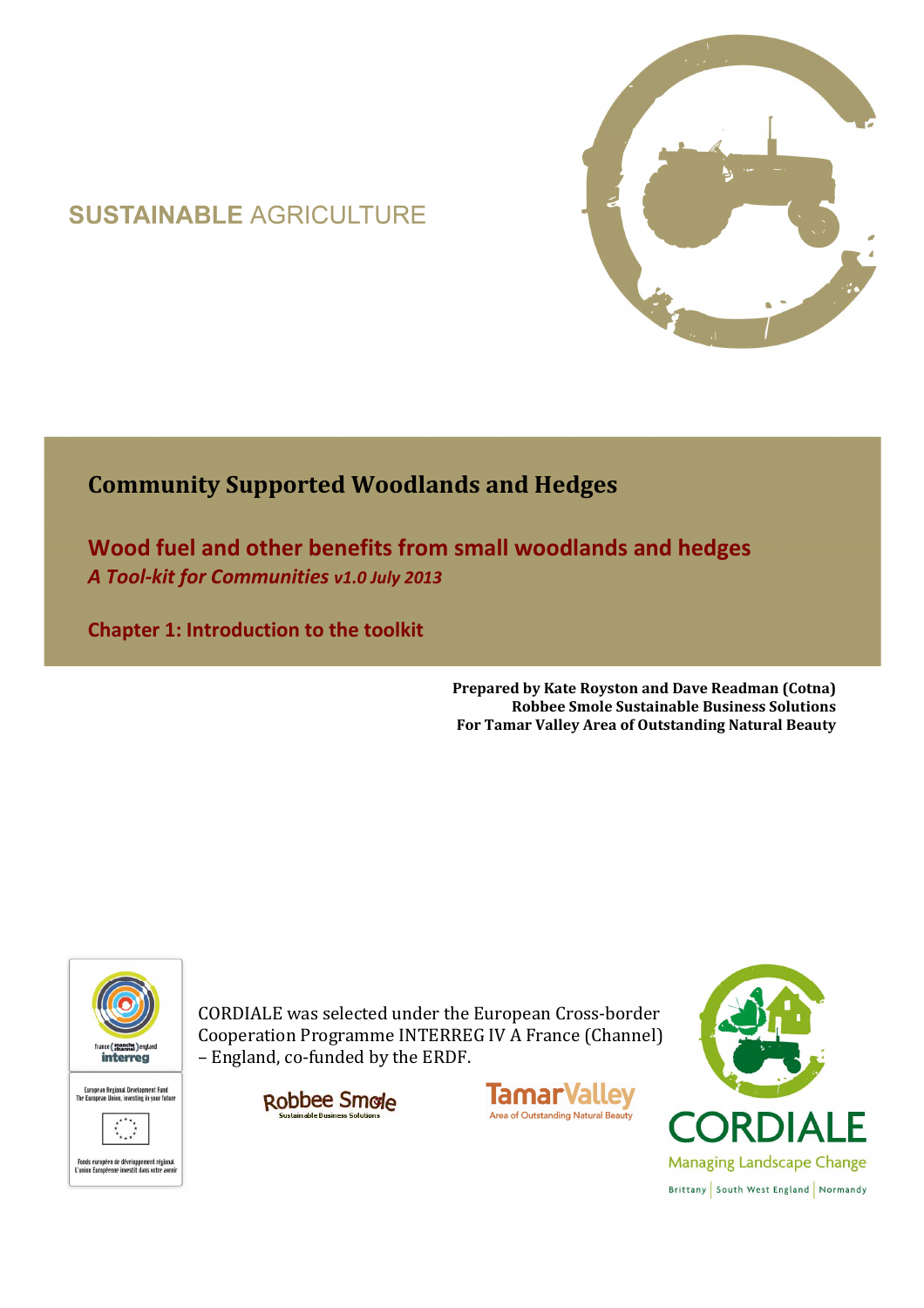## **Chapter 1 Introduction to the Tool-kit**

This document is inspired by the wonderful potential offered by the hedges and small woodlands that help shape our landscape. It has been developed as a useful guide for community groups, land owners and others keen to realise this potential.

This is a living document designed to be improved by its users. The authors welcome your feedback.

#### *1.1 Introducing small woodlands and hedges in Devon and Cornwall*

According to the Devon Hedge Group, Devon has 'the most intact **hedgerow** heritage' compared to any other county in England with 53,000 km in total, many of which are ancient<sup>1</sup>. In Cornwall there is an estimated 48,000 km<sup>2</sup>. This is a combined resource of just over  $100,000$ km.

The Forestry Commission estimate that Devon has 77,000 hectares (ha) of **woodland** (11.5% of Devon) of which 60% are estimated to be undermanaged<sup>3</sup>. It might be assumed that coverage in Cornwall is a little less. However the overall resource is considerable.

Many of these hedges and woodlands are currently undermanaged, suffering biodiversity loss though lack of attention, yet could deliver significant value to the local economies and wellbeing of residents through their exploitation for woodfuel, other products and/or as amenity assets.

Rob Wolton, Chair of Devon Hedge Group, estimates<sup>4</sup> that 1 km of sustainably managed hedge could yield 10 Mwh of heat per year. Three km of hedge managed under a 15 year rotation could generate sufficient heat to sustain an average farmhouse. Assuming 50% of hedge should be set aside for biodiversity reasons a 6km stretch would suffice for the farmhouse.





Small woodlands are estimated to yield 12-15 Mwh per hectare per annum requiring 2.5 ha to sustain the needs for an average farmhouse.

Sustainable management of our hedges and small woodlands could provide a significant source of local heating amongst other valuable uses.

### *1.2 Opportunities for communities*

For a variety of reasons commercial exploitation and management of hedges and small woodlands may not always be attractive for private and public organisations. These include lack of resources, extraction cost and accessibility.

Many, however, may present an ideal opportunity for community groups to work together gaining value from management of a hedge or woodland resource.

The **top 6 challenges facing a community-supported woodland or hedge management** project can be:

- Forming the community group and getting it going
- Identifying a good woodland or hedge for the project
- Reaching an agreement with the landowner

 $\overline{a}$ 

<sup>4</sup> The capacity of the hedges and small woodlands in four parishes in the Tamar Valley to meet local heat requirements. Dr Robert Wolton and Dr. Faye Davey, June 2012









<sup>1</sup> http://www.devonhedges.org/DevonHedges.pdf

<sup>2</sup> http://www.cornishhedges.co.uk/

<sup>3</sup> http://www.forestry.gov.uk/newsrele.nsf/WebPressReleases/071D85E331BEDA69802576E0005083AE